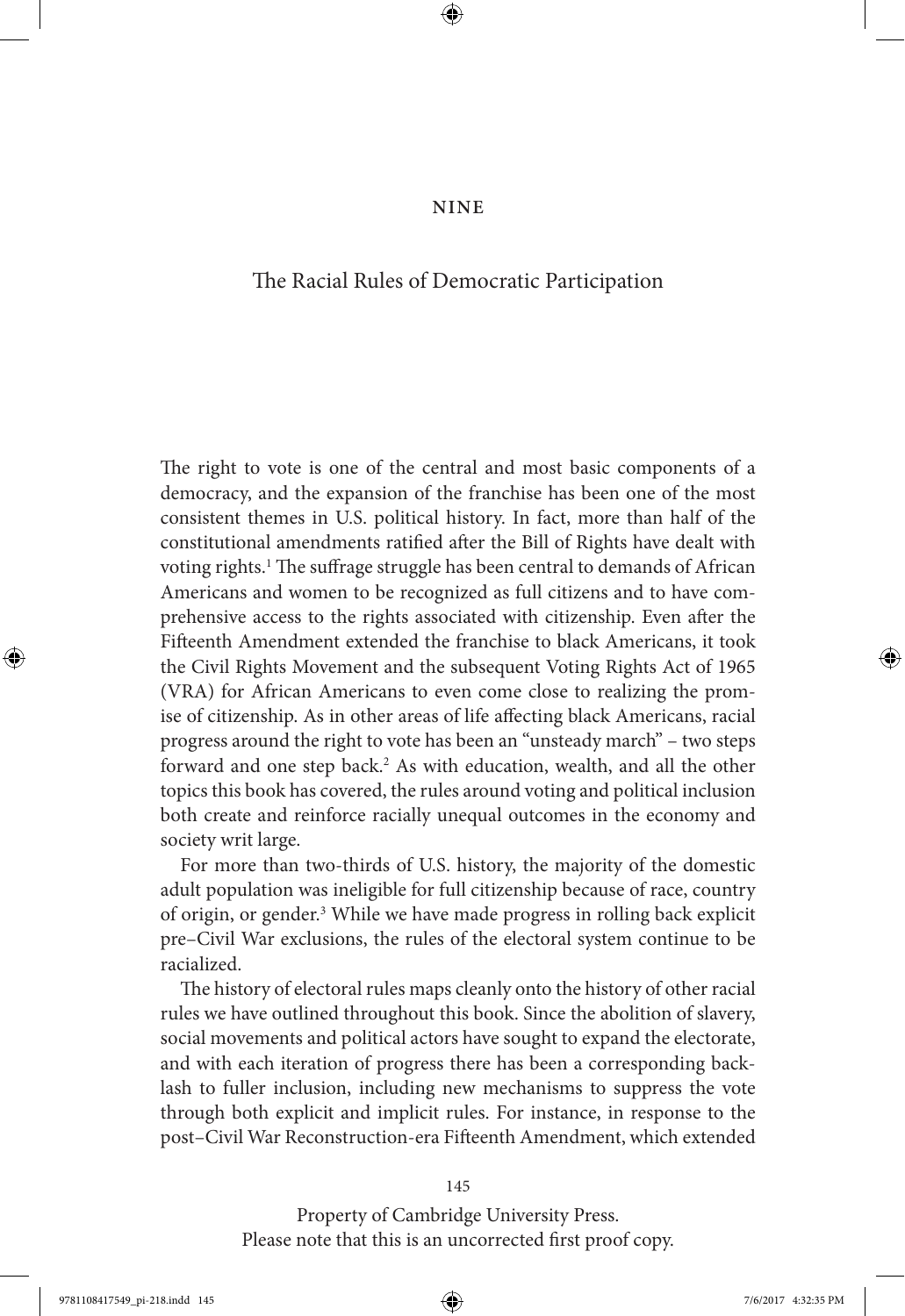the franchise to black men, exclusionary Jim Crow laws emerged all across the South in the late nineteenth and twentieth centuries.<sup>4</sup> The racial rules of elections embedded in "Black Codes" and Jim Crow laws had the clear intention of excluding African American voters.

In this chapter, we first outline the rules that blocked access to voting for black Americans between the Reconstruction and Civil Rights eras. We then demonstrate how the explicitly inclusionary racial rules of the Civil Rights era opened up unprecedented access to the franchise for black Americans. Finally, we argue that under the current electoral rules, black Americans continue to have unequal access to voting due to a set of policies at both the state and federal levels that, while on their face are race-neutral, are implicitly racially exclusive.

Black voting participation in the modern era is circumscribed by three sets of racialized rules: the increased disenfranchisement of those with a criminal record, the 2013 Supreme Court decision that effectively gutted the Voting Rights Act, and the passage of implicitly exclusionary "voter suppression" laws. These contemporary voter suppression laws, enacted with increasing frequency since 2010, are a response to the expansion of the electorate after the "Second Reconstruction": the 1965 Voting Rights Act; the Twenty-Fourth Amendment, which ended the poll tax; and the Twenty-Sixth Amendment, which expanded the franchise to eighteen-year-olds. While in some cases they are less obvious, these twenty-first century racial rules of political exclusion are no less insidious than the exclusionary rules of the previous three centuries.

## PRE-CIVIL RIGHTS EXCLUSIONARY RULES

## **Racial Electoral Exclusion and Jim Crow (1877–1954)**

Following passage of the Fifteenth Amendment in 1870, black Americans experienced a brief period of sharply increased political participation and representation during the Reconstruction era. During that time, only black *men* enjoyed the right to vote, as the Fifteenth Amendment only guaranteed that prohibitions against black *men* from voting were unconstitutional, as black women wouldn't obtain that right until well into the twentieth century.<sup>5</sup> During the Reconstruction years, black Americans experienced political representation at the local as well as the national level for the first time, electing sixteen black Americans to Congress between 1870 and 1877.<sup>6</sup> These victories, however, were short lived. With whites in the South calling for "Southern Redemption" and "Restoration," essentially the preservation of white supremacy and the revocation of black Southerners' rights, massive

> Property of Cambridge University Press. Please note that this is an uncorrected first proof copy.

⊕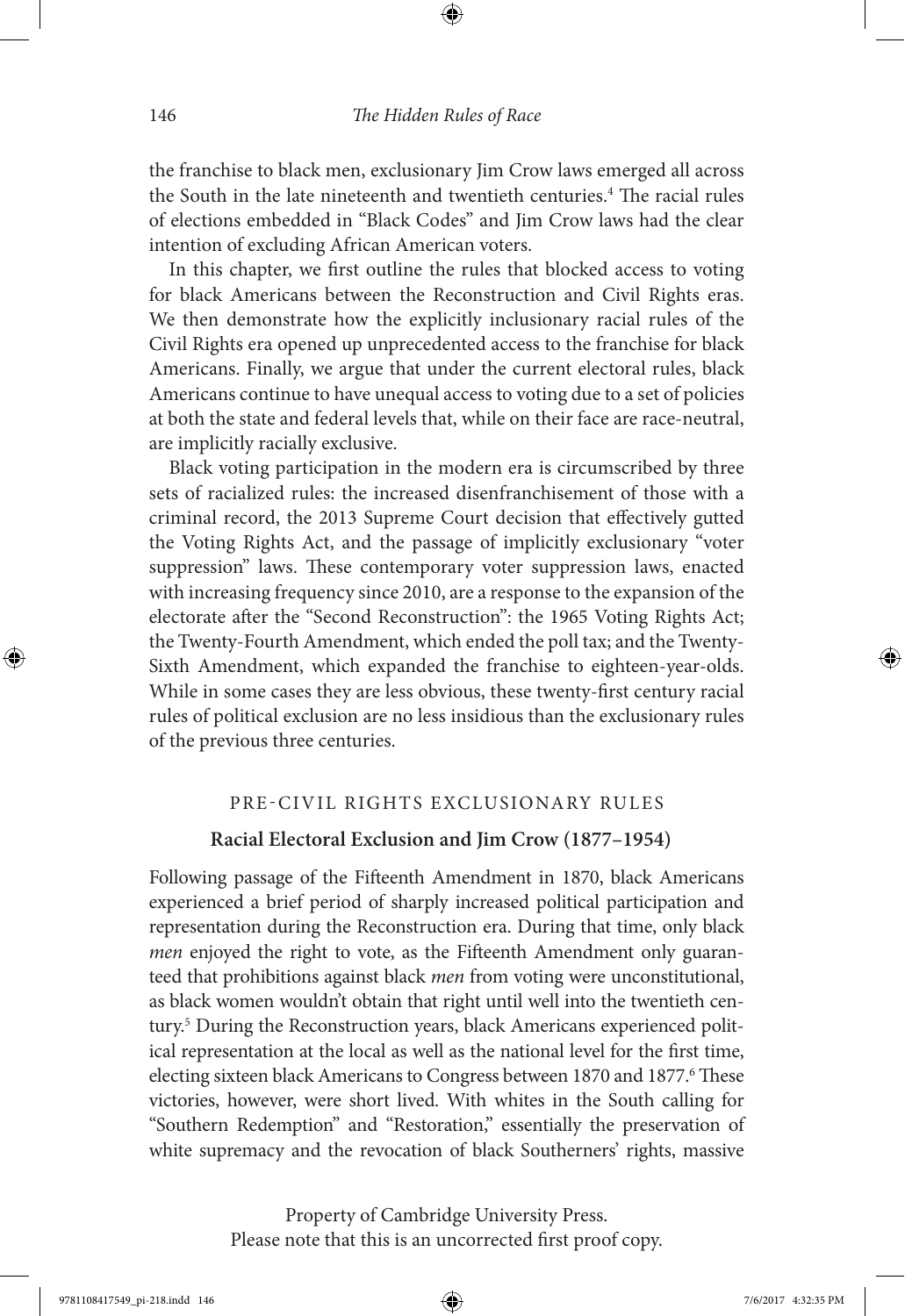disenfranchisement and political exclusion soon followed.7 From 1890 to 1910, most southern states, in order to circumvent the Fifteenth Amendment, "creatively" enacted racially exclusionary laws that were race-neutral on their face but had the impact of disenfranchising the vast majority of southern blacks, who comprised the majority of all black Americans at that time.

These so-called race-neutral laws were implicitly exclusionary. Poll taxes limited voting access to those who could afford it, and many former slaves could not. Literacy tests targeted black Americans who had been forbidden from learning to read under slavery. Grandfather clauses specifically allowed white citizens to evade these restrictions.<sup>8</sup> And criminal disenfranchisement provisions disproportionately impacted blacks, whose every move was increasingly criminalized in the post-Reconstruction era. In 1890, Mississippi replaced a provision of its constitution that originally disenfranchised all citizens convicted of any crime with one that disenfranchised only those convicted of crimes that blacks were supposedly more likely than whites to commit, such as burglary, theft, and arson.<sup>9</sup> Southerners in the Democratic Party held "white primaries" in which southern blacks were excluded from voting – which effectively excluded them from voting at all, as the "Solid South" was dominated by a single party. These rules follow the trend we have identified throughout each of these chapters: in response to strides toward greater inclusion, implicitly exclusive racial rules replace the previously explicitly exclusive rules to covertly – and in some cases legally – perpetuate the same effects.

The effects of the southern Redemption disenfranchisement campaign on newly freed blacks were devastating. By the turn of the twentieth century, virtually all black Americans in southern states had lost the right to vote. The cumulative effect of all of these disenfranchisement methods was to exclude almost all blacks and a significant number of poor whites from full citizenship. But the economic and social effects of disenfranchisement were equally as significant. According to economist Suresh Naidu, as disenfranchisement policies became more common, the amount of public goods the government distributed decreased, especially spending on education for schools in black communities. This would have decades-long effects on generations of southern black children.10

## THE CIVIL RIGHTS ERA: EXPLICIT INCLUSION

#### **Enforcing Racial Inclusion in Voting Rights (1955–1980)**

As we have described in earlier chapters, the beginnings of a Second Reconstruction around racial justice and full political inclusion began

> Property of Cambridge University Press. Please note that this is an uncorrected first proof copy.

⊕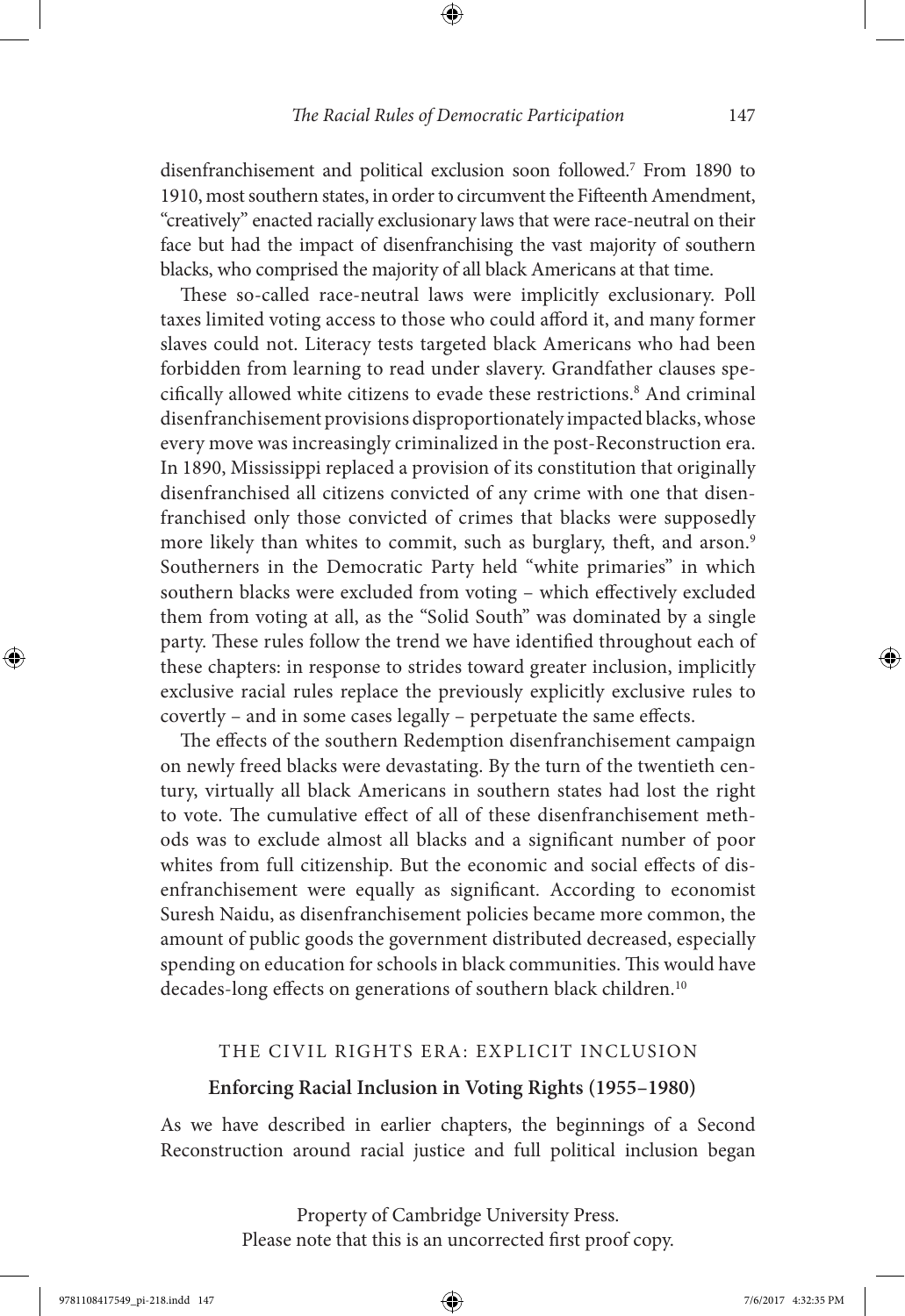ten years before the historic *Brown v. Board of Education* Supreme Court decision effectively reversed *Plessy v. Ferguson*. The 1944 Supreme Court case *Smith v. Allwright*, which overturned the use of white primaries that arose during the First Reconstruction, was the first blow to exclusionary primaries. Subsequent blows came from the Civil Rights Movement, especially Fannie Lou Hamer and the Mississippi Freedom Democratic Party's challenge to the Democratic Party at the 1964 convention. The party was created to challenge the all-white and anti–civil rights delegation that the Mississippi Democratic Party planned on sending to the Democratic National Convention. Hamer, who was elected vice chair of the Mississippi Freedom Democratic Party, brought national light on the issues facing black Americans. This began the story of electoral realignment, where southern whites and conservative southern Democrats fled the Democratic Party for what until that point had been the "party of Lincoln."<sup>11</sup>

The 1965 Voting Rights Act (VRA), heralded by some as the most significant single piece of legislation of the Civil Rights Movement, successfully eliminated most of the structural barriers to full citizenship for African Americans erected during the Jim Crow era. The VRA increased black political empowerment for the next thirty years, and throughout the post–Civil Rights era, thousands of black elected officials took office at all levels.12 Black communities in large metropolitan areas were even able to elect black mayors, but the black working class and black poor populations benefited little from this triumph of black electoral power.13 Despite its limitations, the strength and heart of the VRA was in its explicitly race-conscious approach: by requiring states and jurisdictions who had a history of disenfranchising black voters to seek permission from the Justice department before making changes to their voting laws, the law placed the onus on those jurisdictions to prove they *weren't* discriminating, which proved effective in increasing black voter turnout at the polls.14 The law prevented more than one thousand attempts to change local voter laws that would have had a disproportionately negative affect on black voters.15

Racial inclusion as a result of the Second Reconstruction and black political empowerment at the local, state, and national levels during the Civil Rights movement actively created a new and expanded black middle class that still occupies an "ethnic niche" in public employment today, though a precarious one.16 Yet black political empowerment occurred simultaneously with deindustrialization, globalization, and increased class divisions within black communities. The result has been that economic and social distress in the post–Civil Rights era has been a "countervailing force" against political

> Property of Cambridge University Press. Please note that this is an uncorrected first proof copy.

↔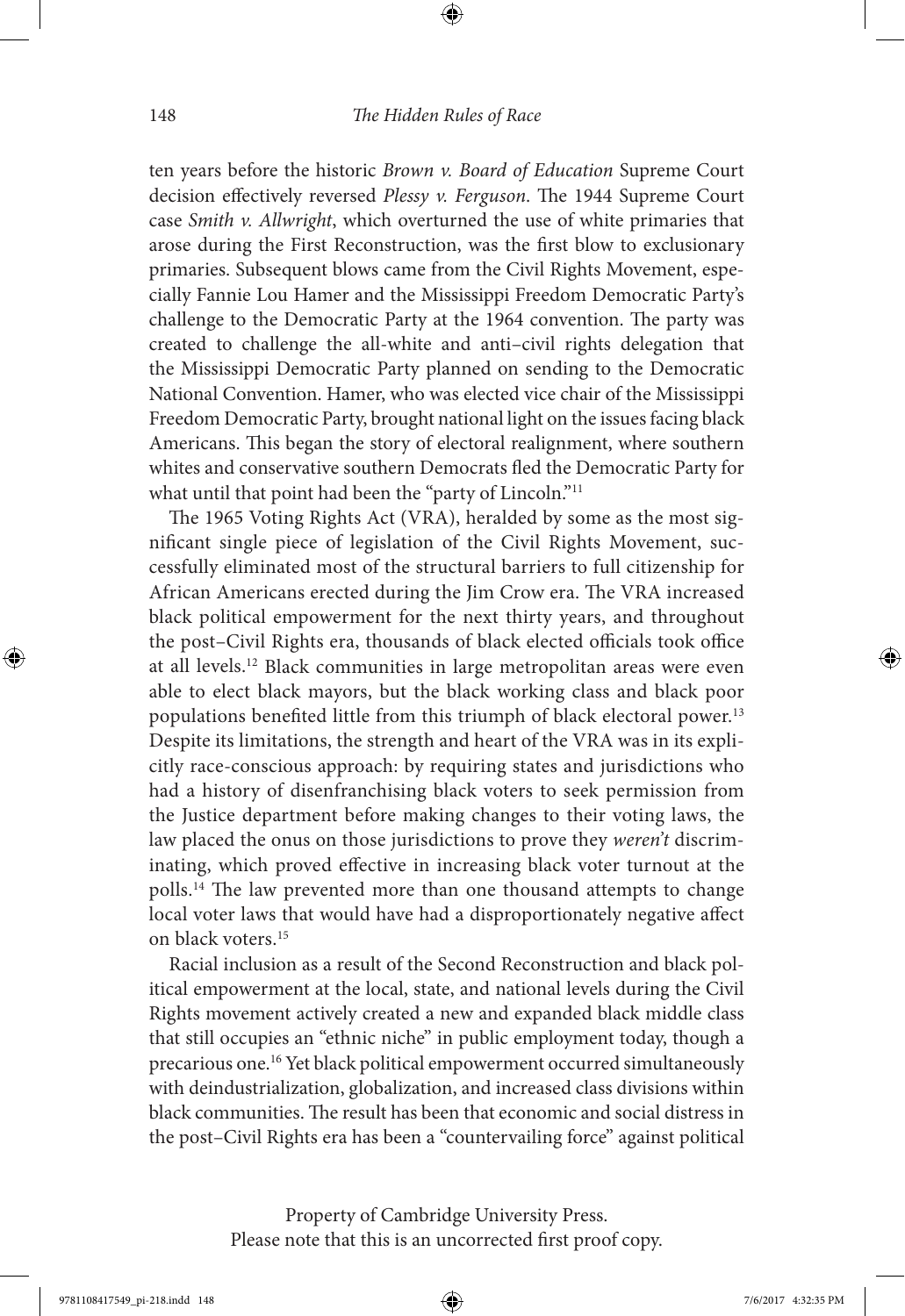empowerment, weakening the black civic capacity that the landmark pieces of legislation from the Civil Rights era had expanded.<sup>17</sup>

## THE CURRENT RULES

#### **The Rise of Race-Neutral Exclusion (1980–Present)**

Much like the massive disenfranchisement of blacks following Reconstruction, the voting rights of black Americans continue to be targeted, and the events in the 2000s and 2010s have demonstrated the vulnerabilities of Civil Rights era progress. Three sets of racial rules that continue to create structural barriers to civic participation have emerged despite brief extensions of the Voting Rights Act and voter access provisions. These are the growth of the prison industry and mass incarceration, leading to increased disenfranchisement of those with a criminal record; the Supreme Court's 2013 curtailment of the key provisions of the Voting Rights Act; and, since 2010, the passage of ostensibly race-neutral but in fact racially exclusionary voter suppression laws.

## *Disenfranchisement and Incarceration Interact*

One of the major consequences of the punitive criminal justice and mass incarceration policies enacted over the past four decades is the disenfranchisement of people who have been convicted of felonies.18 From the late 1990s to the early 2000s, police dramatically increased arrests for felony charges, especially for nonviolent, drug-related crimes. Up from just 1.17 million in 1976, as of 2010 5.8 million Americans, including 2.2 million black Americans, are ineligible to vote due to a felony conviction.<sup>19</sup> In other words, more than one-third of all of those disenfranchised are black even though blacks constitute only 14 percent of the population. As of 2010, one in thirteen black Americans nationwide are unable to vote because of felony convictions, and one in five are disenfranchised in Virginia (20 percent), Kentucky (22 percent), and Florida (23 percent).<sup>20</sup> According to Chris Uggen and Jeff Manza, the effects of felony disenfranchisement on potential black voters have significant political consequences, including being a decisive factor in the presidential election of 2000 and in at least seven Senate races since 1978.<sup>21</sup>

There is no national or constitutional right to vote in America; the Fifteenth Amendment merely "prohibits" efforts to prevent protected groups from voting. Thus, states' rights reign supreme when it comes to voting. And because state laws determine voting rights for all elections,

> Property of Cambridge University Press. Please note that this is an uncorrected first proof copy.

⊕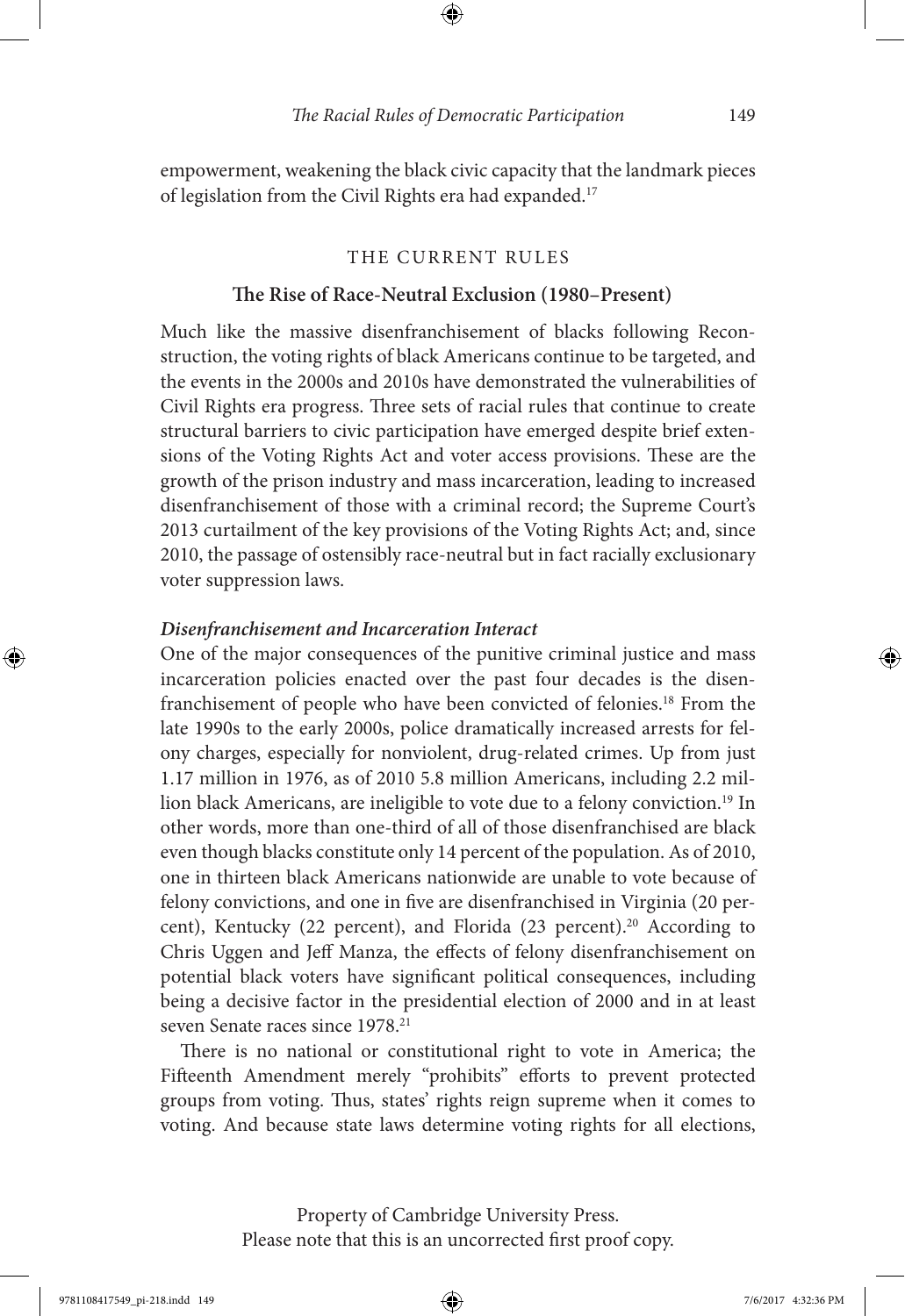there is great variation in voting eligibility. For instance, in forty-six states, convicted felons lose the right to vote while incarcerated; thirty-two states prohibit felons on probation or parole the right to vote; and in eleven states, anyone convicted of a felony is disenfranchised for life.<sup>22</sup> Thus, an eighteenyear-old convicted of a felony in Florida for writing a bad check is permanently disenfranchised even if she completes a two-year sentence.

The processes that are available in some states to regain the right to vote are just as varied and cumbersome as the disenfranchisement laws themselves. In Mississippi, ex-felons must either have a legislator introduce a bill on their behalf, which must be passed by a two-thirds vote, or secure an executive order from the governor. In at least sixteen states, ex-felons convicted of federal offenses are ineligible to seek state procedures for restoring their voting rights and instead must obtain a presidential pardon, which are very rare for nonviolent drug offenders (whose sentences are typically commuted rather than pardoned if granted clemency by the president).<sup>23</sup>

These rules, which we also described in the chapter on criminal justice, have second-order effects that contribute to limiting black Americans' right to vote. First, the laws that currently disenfranchise black citizens are vestiges of Jim Crow and other previous efforts to disenfranchise – these laws were never completely repealed. Second, the rising incarceration of black Americans has interacted with these rules to further exclude millions of exfelons, and this population is comprised disproportionately of black men. These racialized rules not only have severe consequences for civic engagement and electoral results, but also negative implications for civic participation. According to Vesla Weaver, Americans with no criminal justice contact turn out to vote at a rate of 60 percent, while turnout drops for those who have been stopped by the police (52 percent), been arrested (44 percent), been convicted (42 percent), or served a prison sentence (38 percent).<sup>24</sup> Put simply, the harsher an individual's contact with the state, the less likely they are to either want to or be able to participate in it (Figure 9.1).

## *The Curtailing of the Voting Rights Act*

Civil rights and racial justice organizations made tremendous efforts to pass the 1982 extension of the VRA. This extension renewed the VRA for an additional twenty-five years and made permanent Section 2, which made all race-based voter discrimination illegal, regardless of whether or not the rules had been adopted with the intent to discriminate. The VRA extension faced strong resistance from President Reagan, but he eventually signed the bill.<sup>25</sup> Since the 1980s, civil rights organizations have mobilized nationally in support of legislation extending and protecting the right to

> Property of Cambridge University Press. Please note that this is an uncorrected first proof copy.

⊕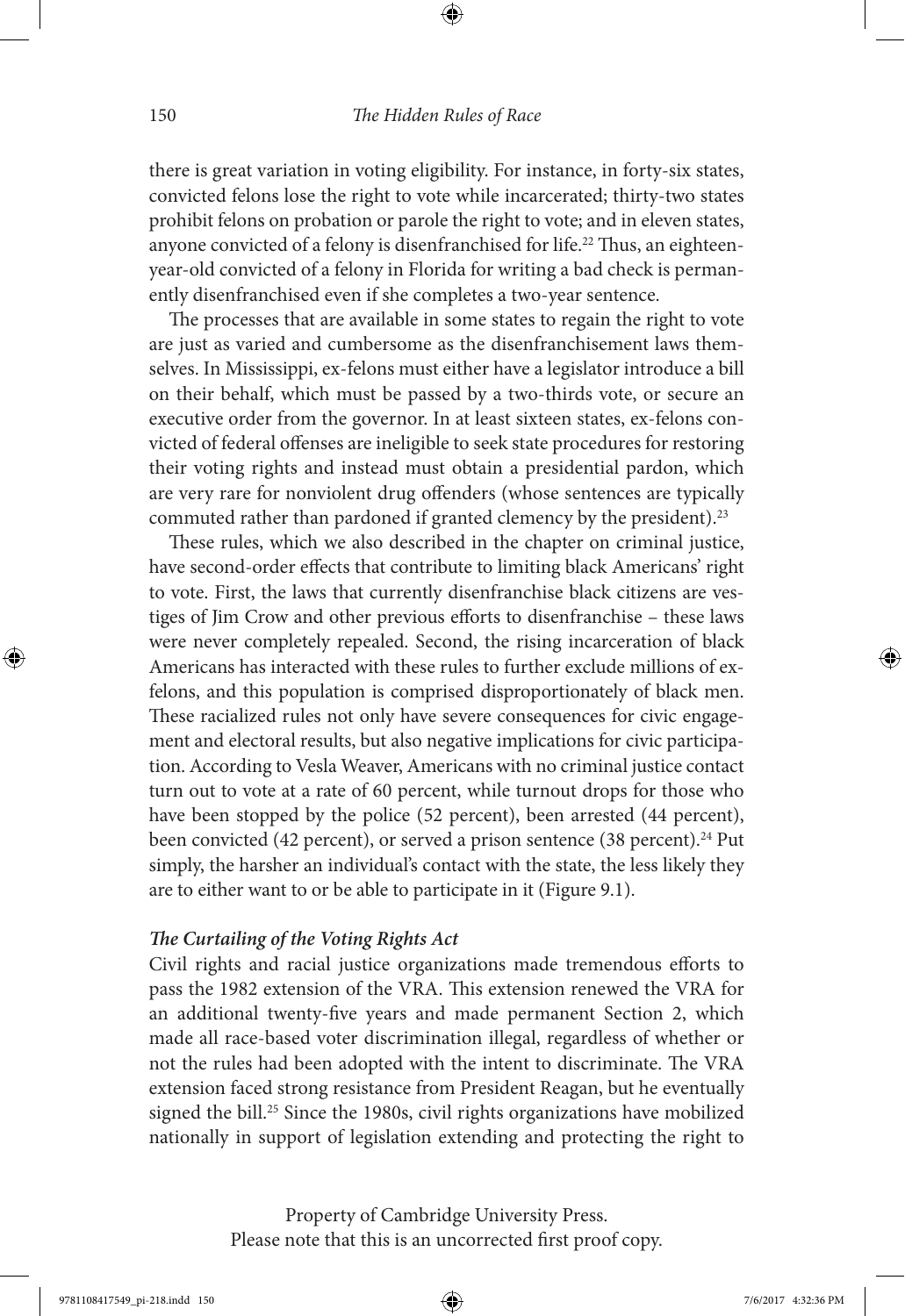#### Voter participation rates decrease with severity of criminal justice contact.



Figure 9.1. Voter participation rates decrease with severity of criminal police contact. *Source*: Data courtesy of National Longitudinal Study of Adolescent Health, Black Youth Culture Survey, and Fragile Families and Child Wellbeing Survey. Based on a chart published in *Boston Review* by Weaver, Vesla (2014).

vote for black Americans and other politically excluded groups. This legislation has included the 1982 and 1992 extensions of the VRA, the 1991 Civil Rights Act, and the 1993 Motor Voter Act (which allowed the Department of Justice to bring civil actions in federal court to enforce its requirements and developed a national mail registration form), $26$  in addition to numerous court challenges and advocacy on the local and state levels.

Despite the success of the VRA in ensuring full political inclusion for blacks long denied the right to vote and enabling thousands of black Americans to get elected to local, state, and national offices, the conservative majority on the Supreme Court has defanged some of the most important provisions of the act. In the 2013 *Shelby County v. Holder* case, the Court invalidated a key provision (Section 4) that covered voting rules in states and localities with a history of racial discrimination in voting. The Court majority argued that a new formula is necessary for assessing which voting jurisdictions require "preclearance" from the Justice Department to approve new voting rules; this essentially invalidated Section 5 of the VRA, which was one of the most important in ending racial exclusion of blacks in voting. Chief Justice Roberts wrote in the majority opinion that "[t]he conditions that originally justified these measures no longer characterize voting in the covered jurisdictions" and that the law "punish[es] the past,"27 meaning that discrimination against black voters in historically exclusionary jurisdictions was no longer an issue.

> Property of Cambridge University Press. Please note that this is an uncorrected first proof copy.

⊕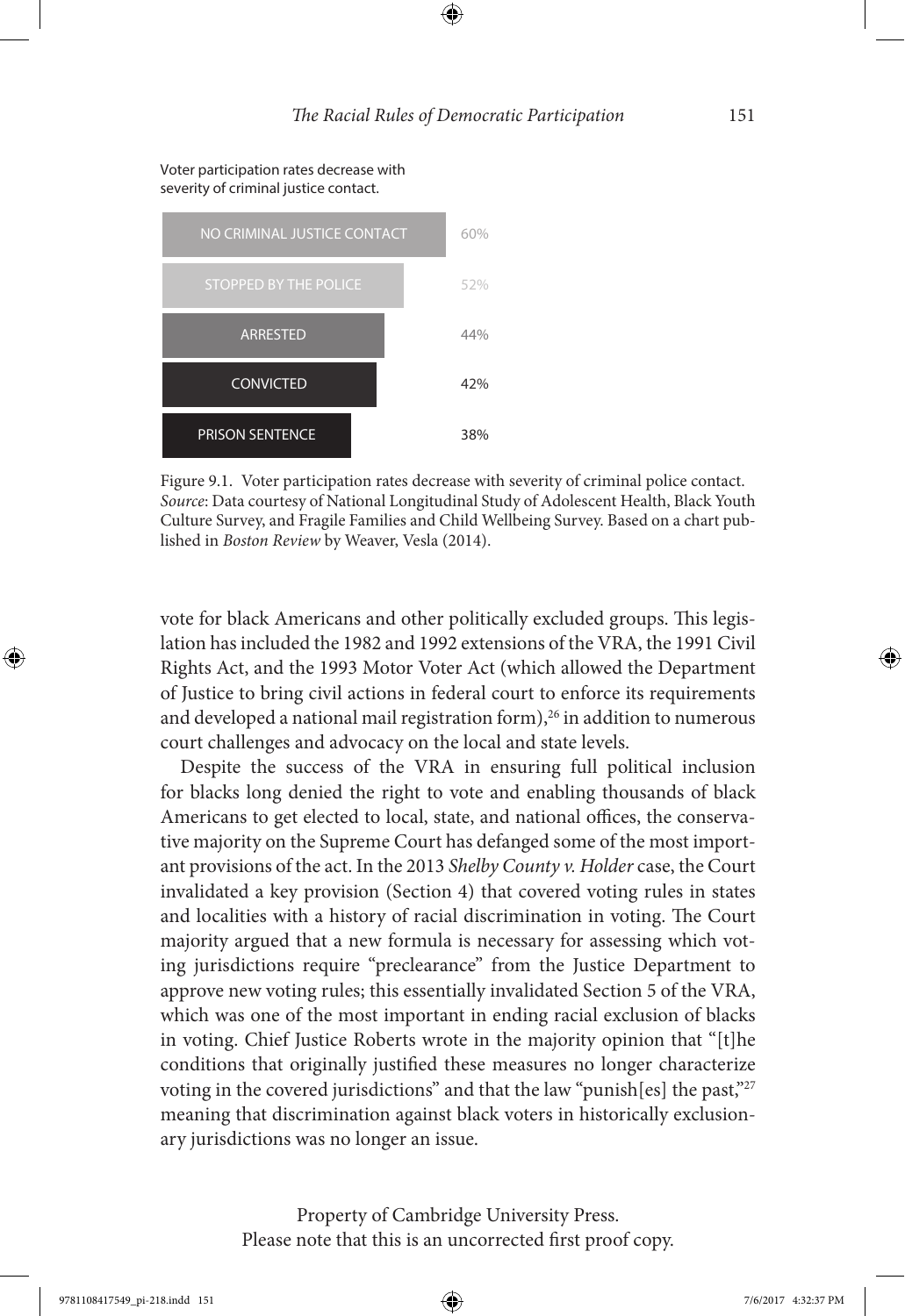# 152 *The Hidden Rules of Race*

⊕

The argument that racism and the racial rules are over ignored the role that the VRA itself played and continued to play in that progress at the time of the Court's ruling. As recently as 2012, the Department of Justice blocked requested electoral rule changes that they found would have had a discriminatory affect on hundreds of thousands of minority voters.<sup>28</sup> As a result of the Court's decision, black American voters in many states, particularly southern states, will have restricted voting access, and many states have subsequently enacted a range of new laws to restrict the right to vote. A mere twenty-four hours after the *Shelby County v. Holder* decision, five of the nine states that had been required to acquire preclearance from the Department of Justice before changing electoral rules introduced new voter suppression laws, some of which had already been found discriminatory by the federal government before the Court's decision.<sup>29</sup> The gutted VRA may have been one of many factors that affected the outcome of the 2016 presidential election. According to Sherrilyn Ifill, president of the NAACP Legal Defense and Education Fund, "In jurisdictions formerly covered by the Voting Rights Act, voters saw 868 polling places closed, forcing too many people to travel as far as 25 miles just to be able to vote."<sup>30</sup> Though it is impossible to measure the direct causal effects of the VRA's stripped powers on the election, it is certainly clear that the change to the law will have longterm effects on black Americans' access to the ballot box, and therefore on the very issues that impact their lives.

## *Nonracial Electoral Rules with Racial Consequences*

There are also nonracial electoral rules with significant racial consequences that structure how our democracy operates. From Congress to state and city legislatures, most citizens must vote for their elected representatives in a geography-based "winner-take-all" system. In this system, the winner only needs 51 percent of the electorate in a given district to be elected as legislative representative, which means that up to 49 percent of voters are not represented based on their vote choice.<sup>31</sup> Gerrymandering – the manipulation of electoral boundaries – is another "nonracial rule" that has significant racial consequences. By selecting the boundaries around an electoral constituency, politicians functionally choose their voters, not the other way around. "Racial gerrymandering" refers to drawing legislative districts in a race-conscious way to either advance black or Latino representation in legislatures, or to strategically "pack" black voters into a few concentrated districts to expand the representation of white voters in surrounding districts, a practice that became more common after the Voting Rights Act of 1965. This combination of electoral rules – winner-take-all geographic districts

> Property of Cambridge University Press. Please note that this is an uncorrected first proof copy.

⊕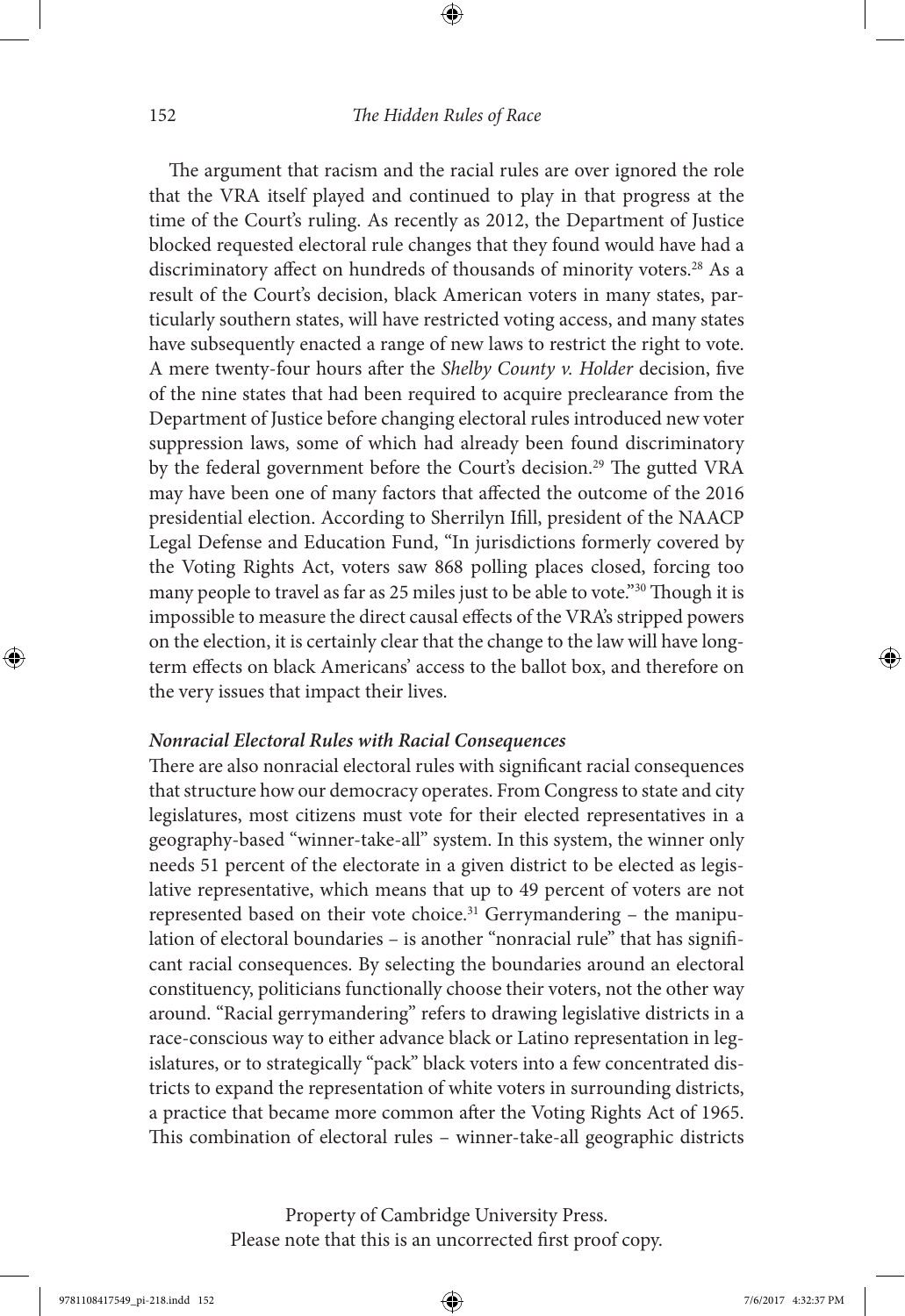and political and racial gerrymandering – has undercut the political voice of blacks and other racially marginalized groups.<sup>32</sup>

Between 2010 and 2014, twenty-two states planned to enact new voting restrictions. In all but four, the rules passed entirely through GOP-controlled bodies.33 Seventeen of these states enacted new restrictions after the 2012 presidential election.34 In 2016, fourteen states put in place voting restrictions ranging from photo ID requirements to curtailing early voting.35 The majority of these voter restriction efforts are voter ID laws, which make it more difficult to register and vote because of the limited types of identification allowed, and research has demonstrated that voter ID laws have the direct effect of suppressing minority votes.<sup>36</sup> Proponents argue that these laws are necessary to combat fraud,<sup>37</sup> but there is no evidence of significant electoral fraud, and many of the conservative elected officials advancing these efforts have stated the real intention behind them: advancing their own partisan interests. In 2012, for example, Pennsylvania House Majority Leader Mike Turzai was quoted as saying, "We are focused on making sure that we meet our obligations that we've talked about for years. Voter ID, which is gonna allow Governor Romney to win the state of Pennsylvania, done."38 As several voting rights advocates have noted, in 2016 it was easier to register and obtain a gun than it was to vote in many states. Other voter restrictions include cutbacks or elimination of early and weekend voting and same-day registration. Fewer options for voting early or on weekends make it harder for black voters to get to the polls, where research from the Brennan Center shows they face lines that are twice as long as those in majority-white areas due to underresourced poll workers and fewer voting machines (Figure 9.2).<sup>39</sup>

While the letter of these laws is racially neutral, the effect of these efforts is to restrict the rights and participation of black Americans, other voters of color, students, and constituencies that traditionally lean Democratic.40 Recent empirical studies show the disproportionate effect of these laws on black voters and other voters of color. Zoltan Hajnal and coauthors find that "strict voter ID laws double or triple the gap in turnout between whites and nonwhites."<sup>41</sup> Similarly, a report from the Government Accountability Office shows that voter ID laws have a disproportionate impact on black Americans, who are less likely to have the required identification.<sup>42</sup> In Texas, which has one of the nation's strictest voter ID laws, it is estimated that six hundred thousand voters – disproportionately black and Latino – lack the required ID.<sup>43</sup> Another study illustrated that voter turnout rates among Latino and black voters were lower in states that had voter ID laws.<sup>44</sup>

> Property of Cambridge University Press. Please note that this is an uncorrected first proof copy.

⊕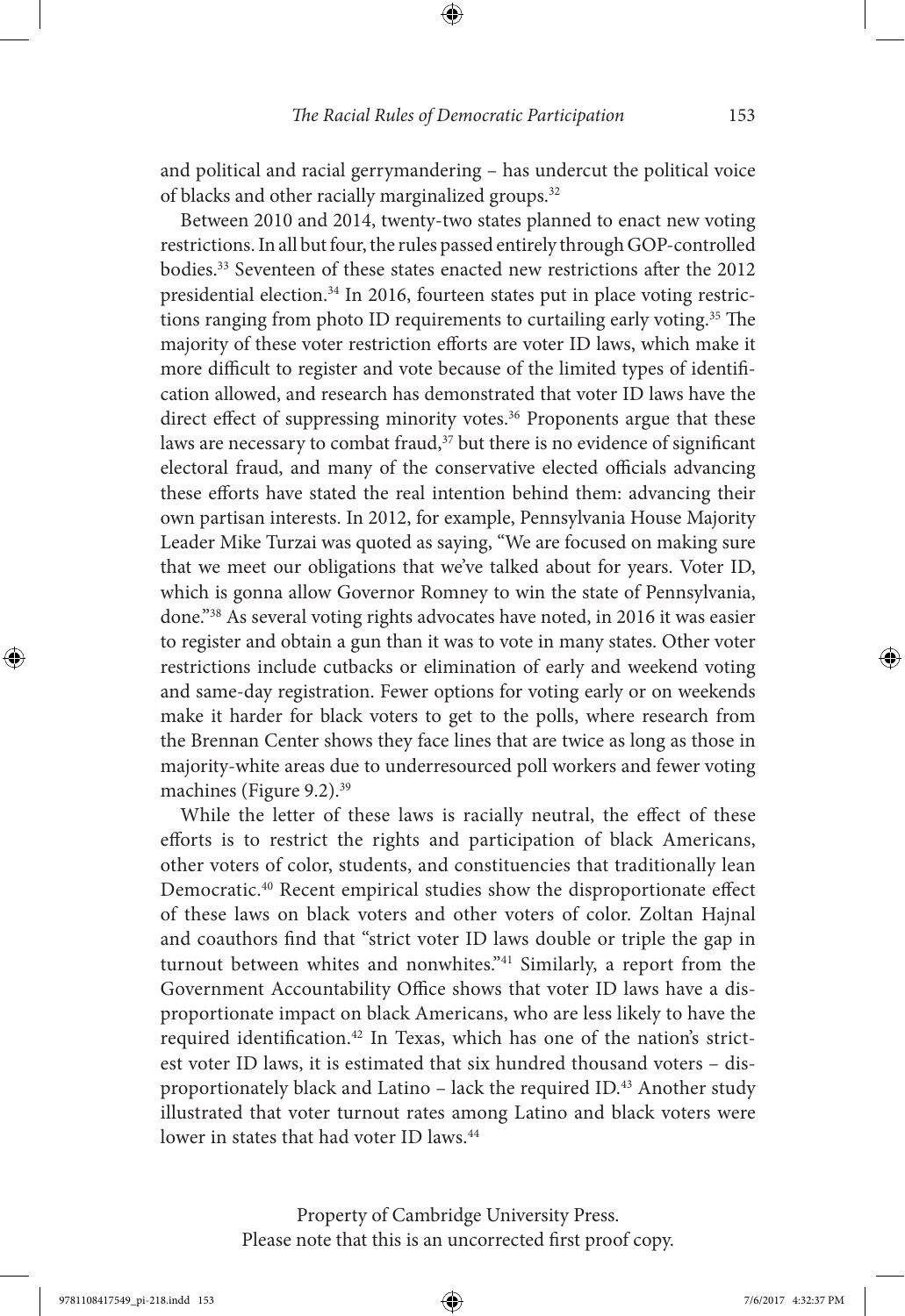

Figure 9.2. States with new voting restrictions since 2010 elections. *Source*: Map based on data and maps originally published by the Brennan Center for Justice by Weiser, Wendy R. and Erik Opsal (2014).

#### IMPLICATIONS FOR RACIAL INEQUALITY

The clear implication of structural biases against black Americans is that political and economic elites – those who make the rules – fear expansive and inclusive electoral democracy. This fear is directly related to the overall distribution of income and wealth. One theory, the "redistribution thesis," suggests that if the majority of "eligible voters" in an electorate are poor, working class, or middle class, and everyone has an equal vote, then that majority will use the vote to demand downward redistribution by the state.45 Elites in the status quo have clear incentives to discourage this kind of redistributive politics. As political theorist Ian Shapiro argues, "Democracy offers the possibility of downwardly redistributive politics, but there are no guarantees that it will happen, and many cards are stacked against it, particularly in the American system."46 T. H. Marshall's thesis – that the continual expansion of civil, political, and social rights was an inevitable trend among advanced democracies and would empower citizens to make successful demands on nation-states to address inequality – has also been particularly influential.<sup>47</sup>

> Property of Cambridge University Press. Please note that this is an uncorrected first proof copy.

⊕